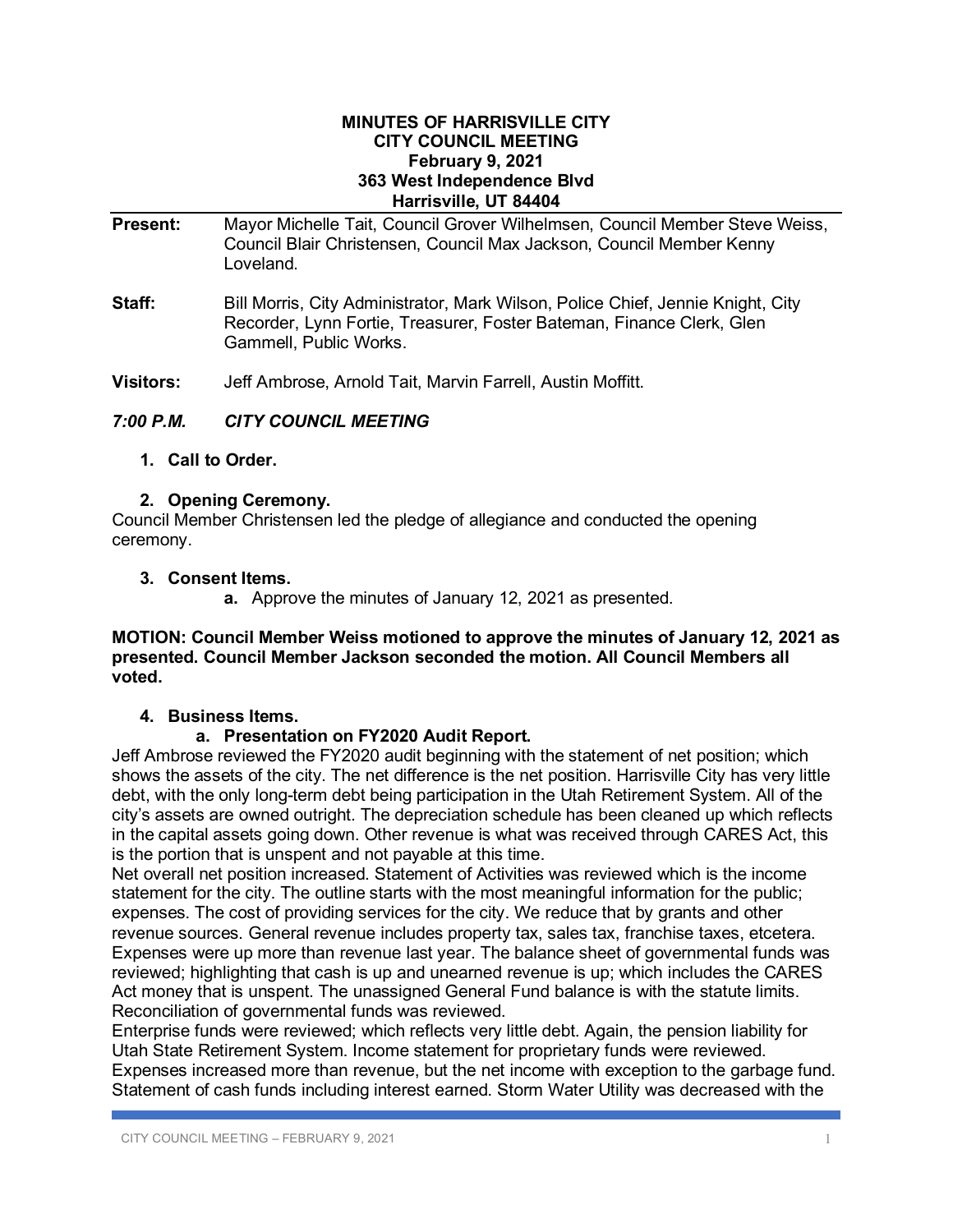expansion project. There are healthy balances in all of these funds. Financial statements that provide more detail to those previously discussed numbers.

Governmental Capital Assets were reviewed. We acquired some property and also some vehicles. Also, the work that was done on Larsen Lane is an additional asset. The Budget was balanced against the actual results of the General Fund. All departments were favorable with no department going over budget but staying within the budget parameters. The last pages of the audit are for the state auditor's office to evaluate the internal controls. This is a clean report with no weaknesses or issues of non-compliance. During the audit process, they did not change their scope or have to make any adjustments with personnel working from home. There were no disagreements with management, or adjustments with exception to the URS pensions.

Mayor Tait thanked Jeff Ambrose for his presentation and also for the efforts of staff. She also commended the department heads for meeting budget needs when we did not have a lot of revenue coming in.

#### **b. Discussion/possible action to adopt Harrisville Ordinance 519; Fire Hydrant/Street Light Utility Fee.**

Bill Morris explained this ordinance is fairly straight forward. Rocky Mountain Power will no longer be maintaining and repairing street lights throughout the city, and we have a need to maintain this infrastructure ourselves. This basically aligns the name to the infrastructures that are being maintained by the fees. This fund has collected around \$18,000.

**MOTION: Council Member Christensen motioned to adopt Harrisville Ordinance 519; Fire Hydrant/Street Light Utility Fee. Council Member Weiss seconded the motion. A Roll Call vote was taken.**

| <b>Council Member Loveland</b>    | Yes |
|-----------------------------------|-----|
| <b>Council Member Jackson</b>     | Yes |
| <b>Council Member Christensen</b> | Yes |
| <b>Council Member Weiss</b>       | Yes |
| <b>Council Member Wilhelmsen</b>  | Yes |

**Motion passed 5-0.**

### **c. Discussion/possible action to approve surplus of equipment.**

Jennie Knight explained with the purchase of the storage container, staff has been cleaning out old equipment, computers, and phone systems. Staff is looking for authorization to surplus and/or destroy old and outdated items. All items that have monetary value will be sold for fair market value. All items will be set to factory settings before being sold or destroyed.

**MOTION: Council Member Weiss motioned to approve the surplus of miscellaneous equipment. Council Member Wilhelmsen seconded the motion. A Roll Call vote was taken.**

| <b>Council Member Loveland</b>    | Yes        |
|-----------------------------------|------------|
| <b>Council Member Jackson</b>     | <b>Yes</b> |
| <b>Council Member Christensen</b> | <b>Yes</b> |
| <b>Council Member Weiss</b>       | Yes        |
| <b>Council Member Wilhelmsen</b>  | Yes        |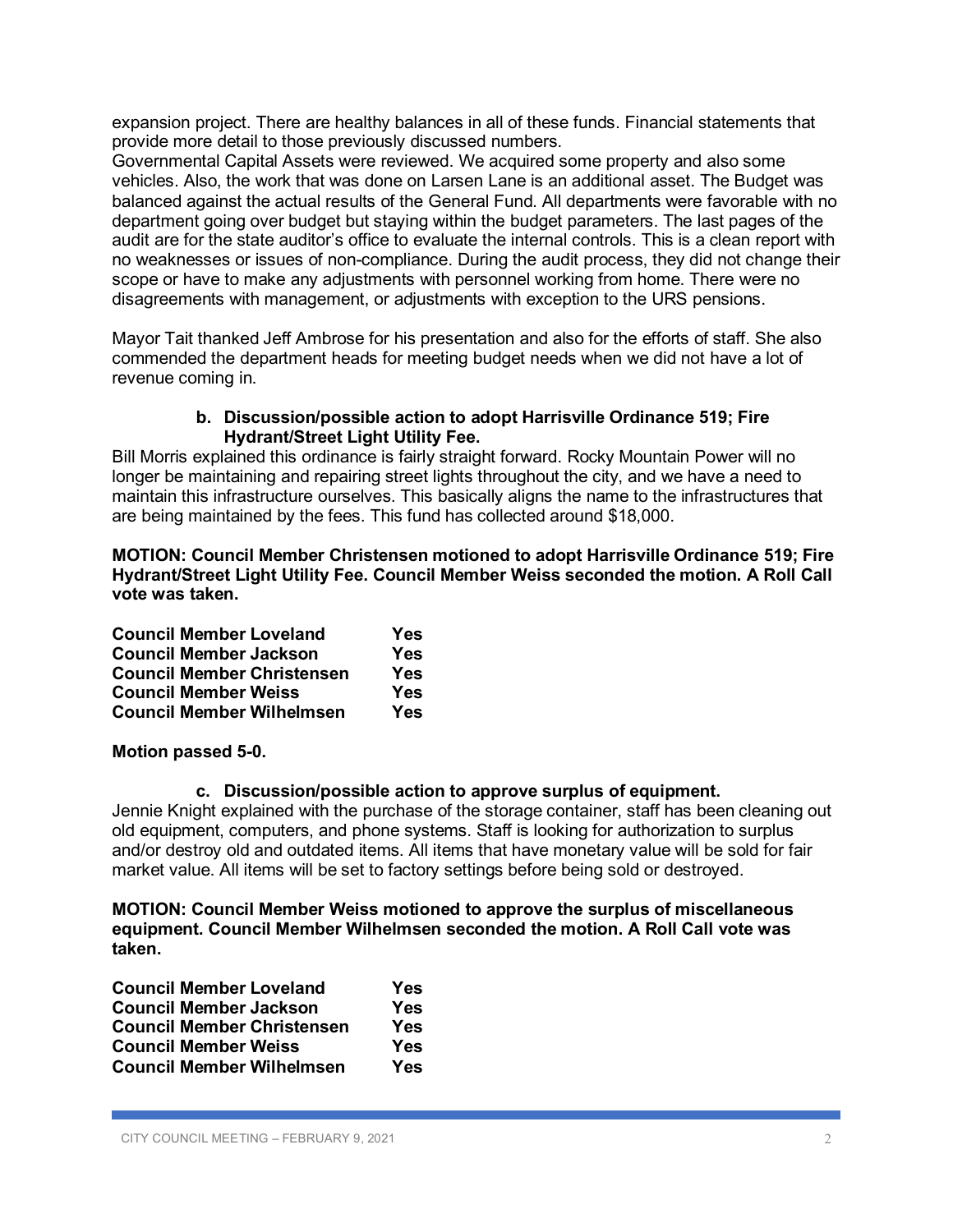#### **Motion passed 5-0.**

**5. Public Comments -** *(3 minute maximum)* No public comments were offered.

### **6. Mayor/Council Follow-up:**

#### **a. Annual Training**

Bill Morris said there are two things public officials are to receive annual training on. First, the Open and Public Meetings Act. Because the city council is considered the city's board, we must deliberate and conduct business so the public can attend with public access. Only in certain circumstances is the city council allowed to meet in a closed executive session; character or mental health of an employee, to discuss litigation, security measures, purchase of sale of property. The agenda must include certain specificity on items discussed and be published at least twenty-four hours before the meeting. The annual meeting schedule must be published each year. He reminded council members to not gather to conduct business outside of public meetings. He mentioned the council is allowed to take field trips. They have taken a few field trips in the past to the animal shelter and Central Weber Sewer. There is also a training for the audit report. The same link sent for open and public meetings has the auditors training. The last training is for nondiscrimination. He outlined the protected classes and reminded council we are not to do anything that would violate any of those protected classes.

Mayor Tait asked Bryan Fife to give an update with recreation. Bryan Fife said there were ways to complete the basketball season for other cities and meet the Covid-19 requirements. With the upcoming baseball and softball season, he will have to meet similar regulations as we did with the fall festival; which includes staffing each park entrance, with an employee taking names and contact information of each attendee, having spectators remain six feet apart. Pleasant View, Farr West, and Plain City are all willing to meet the guidelines. He is looking for guidance from council as to what they would like to see happen in Harrisville. Mayor Tait said she would like to see this happen if we can do the contact tracing. It would be a good chance for kids to be outdoors. Council Member Christensen said he agrees with getting kids outdoors. All Council Members agreed to try to meet the requirement and make this happen. Bryan Fife asked Council to consider what they would like to do about the Splash Pad season. The requirements for Covid-19 would only allow about six people at a time. They do have everything they need to run the system and maintain the parts.

Council Member Jackson presented the Terikee marker that was ordered and made to replace the deteriorated previous marker. He will need some help from Public Works to get this mounted on the rock property. Mayor Tait asked if a ceremony will be planned. Council Member Jackson said Tyler Malmrose, who has been involved in this process, will be reaching out to the Shoshone tribe to possibly hold a ceremony sometime this spring.

Council Member Loveland referenced an email received from a resident who lives on 700 North and has problems with people driving into their yard and breaking their mailboxes. The resident said they have received extra patrol in the past but requested a speed bump or someway to slow the traffic. Glen Gammell said we cannot install speed bumps in the public right of way, and there are already signs asking people to slow down on the curve. The only other options is to install barriers in front of their yard. There might be some enforcement that could take place. Bona Vista is going to be running a new line down this area to Jennings Lane. Bill Morris said they could put up a barrier as long as they meet the MUTCD requirements. Council Member Weiss said they need to consider if someone goes through that area with little kids living there.